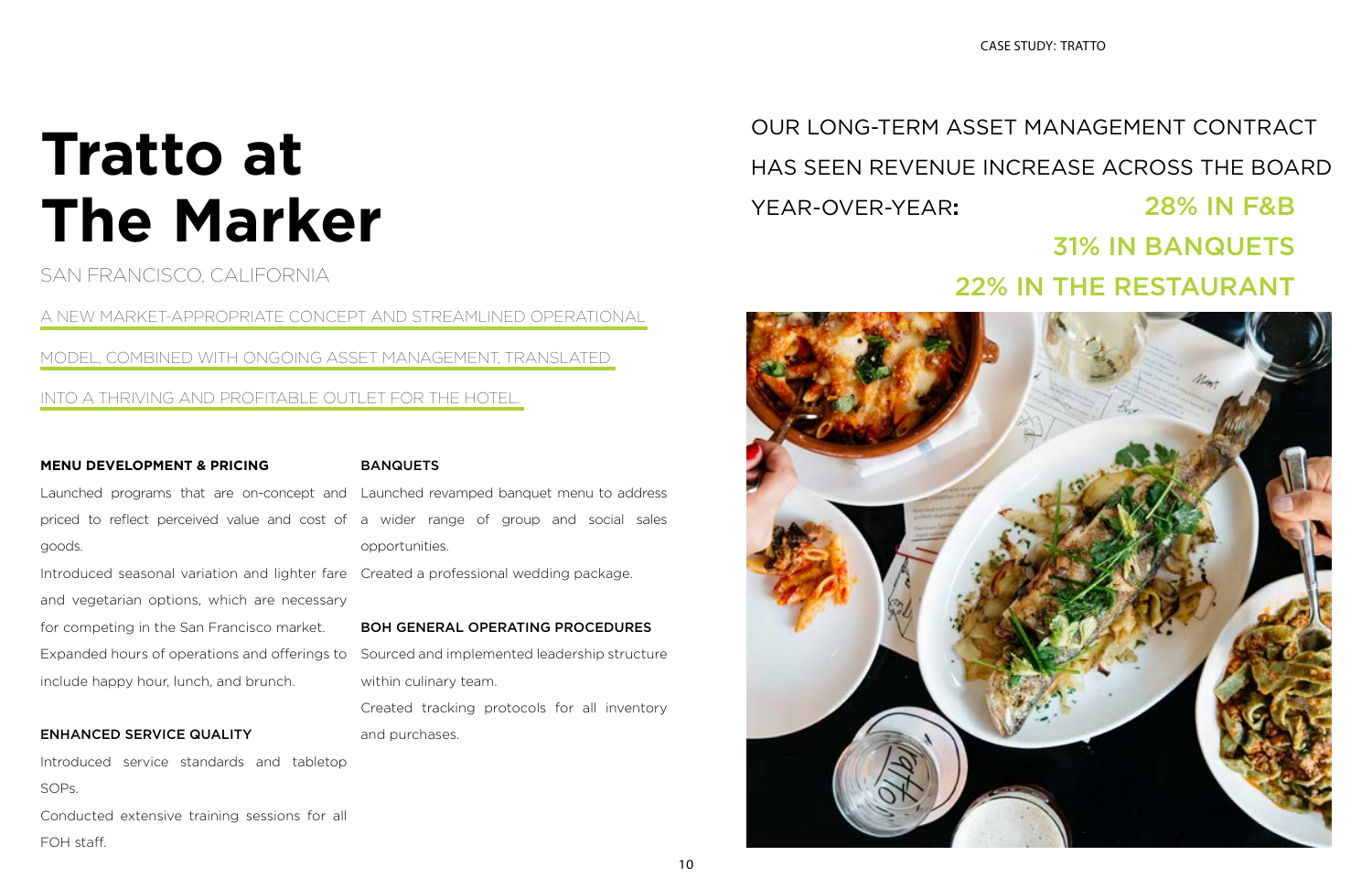



Increased weekly guest cover counts 135%

Maintained a 4-star rating or above across all review sites

Press garnered 250k+ earned impressions and a 1.8M circulation within first five months

**REVIEWS** BUZZ LISTS

#### **TRATTO** Italian - Tenderloin - \$\$



#### THE ZAGAT REVIEW

Tucked between Union Square and the Tendernob, this rustic Italian dishes up midpriced shared plates for breakfast, dinner and weekend brunch, plus boozy sodas, bottled cocktails and plenty of Italian and Californian wines. The bustling destination in The Marker hotel features large-scale murals inspired by San Francisco scenes, along with upscale touches like leather seating, patterned tiles. high ceilings and arched windows.

#### $*104$  likes

trattosf Did we mention we're on the cover & centerfold of the newest issue of @suppermag? Read the digital issue to get an inside scoop on the inner workings of our artistic concept, link in bio. #TrattoSF

#### CASE STUDY: TRATTO



 $\mathsf{Q}$ NEW YORK CITY MORE

#### ADDRESS

501 Geary St | Map San Francisco, California 54102 415-292-0101 www.tratto-st.com

### **TODAY'S HOURS**

700AM - 1030AM, 300PM - 1100PM